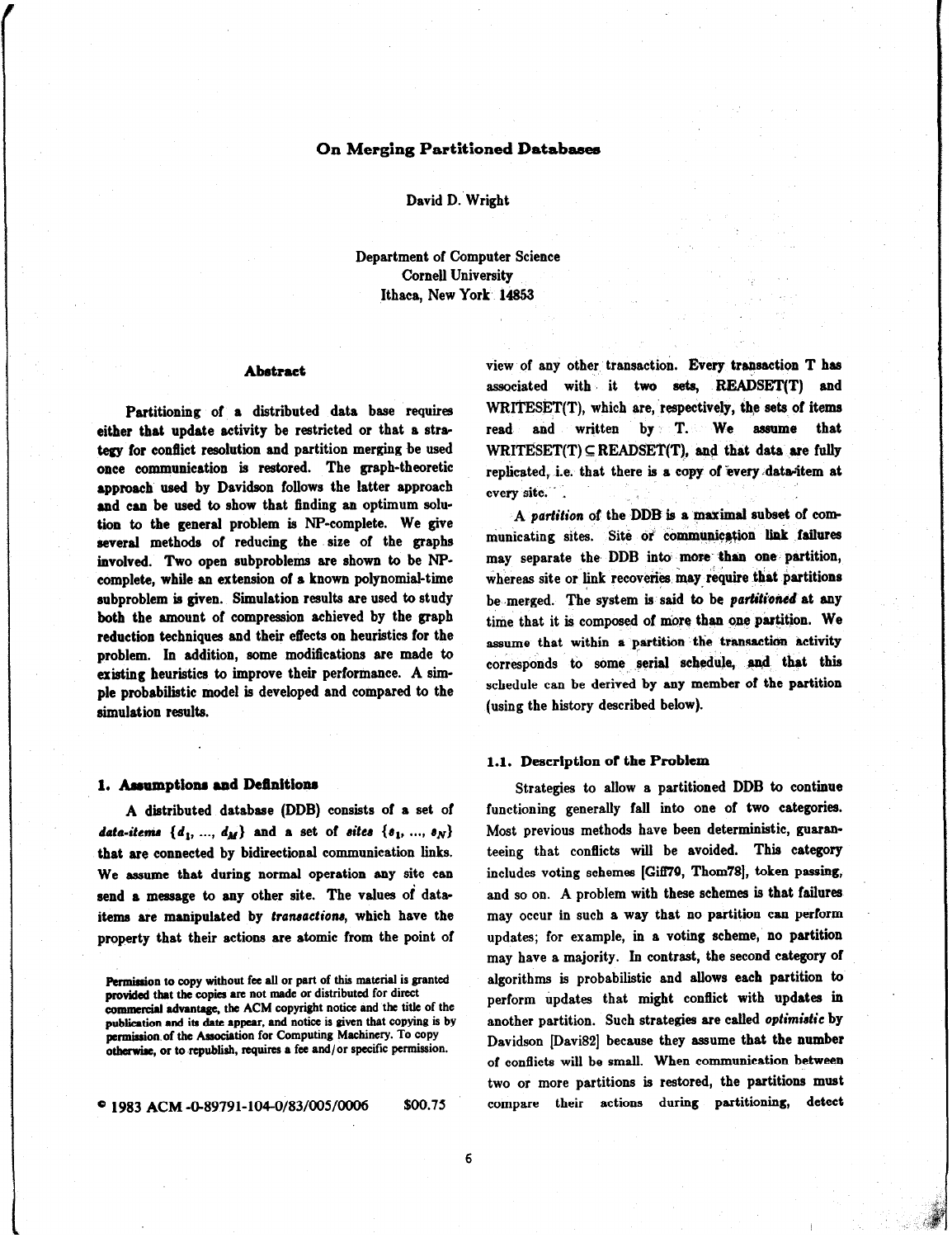.--\_ conflicts, then back out (undo) transactions until no conflicts remain. To simplify the discussion, we shall assume that only two partitions are to be reconnected at a time. However, the method described generalizes to any number of partitions. --

The approach used here requires that whenever the DDB is partitioned, each partition  $P_i$  must maintain a history of the READSET and WRITESET of all transactions  $T_{ij}$  that have committed (successfully completed) in that partition since it was formed, along with the order in which the transactions committed. When two partitions are reconnected, each partition derives a serial schedule  $H<sub>i</sub>$  for its partition using the history it has maintained (we assumed this to be possible earlier). The serial schedules are then used to construct a precedence graph.

Definition 1.1 [Davi82]. Let  $H_1 = T_{11}, T_{12},..., T_{1n}$ and  $H_2 = T_{21}, T_{22},..., T_{2m}$  be serial schedules from partitions  $P_1$  and  $P_2$  respectively. The precedence graph  $G(H_1,H_2)=(V,E)$  is the digraph defined by:

(1)  $V = {T_{11},...,T_{1n}} \cup {T_{21},...,T_{2m}}.$ 

- (2)  $E = {Dependency Edges}$  U {Precedence Edges} U {Interference Edges}, where
	- (a) Dependency Edges<sup>1</sup> -- there is a dependency edge  $T_{di} \rightarrow T_{di}$  iff  $i < k$  and there is a data-item d such that d such that<br>d  $\in$  WRITESET(T<sub>a</sub>)  $\cap$  READSET(T<sub>a</sub>) and ( $\forall j: i < j < k: d \notin WRITESET(T_{aj}))$ .
	- (b) Precedence Edges-there is a precedence edge  $T_{\rm ei} \rightarrow T_{\rm eh}$  iff  $i < k$ , there is no dependency edge  $T_{di} \rightarrow T_{di}$ , and there is a data-item d such that  $d \in READSET(T_{di})$  n WRITESET( $T_{di}$ ) and (Vj:  $i < j < k$ :  $d \notin WRITESET(T_{ai}))$ .
	- (e) Interference Edges-there is an interference edge  $T_{1i} \rightarrow T_{2i}$  iff there is a data-item d such that  $d \in READSET(T_{1i}) \cap WRITESET(T_{2i}).$ (Similarly for  $T_{2i} \rightarrow T_{1i}$ .)

For each vertex  $v \in V$ , the dependency set of v,  $dep(v)$ , is the set of all vertices  $v'$  in V s.t. there is a path of dependency edges from  $v$  to  $v'$ . For example, in Fig. 1.1, the dependency set of  $\epsilon$  is  $\{\epsilon, d\}$ , and  $dep(c) = {a,b,c,d}.$  If v is backed out, then.  $dep(v)$  must be backed opt, since the values read by the transactions in  $dep(v)$  depend on the values written by  $v$ . We will use



# Fig. 1.1

the convention that if S is a set of vertices,  $dep(S)$  is the union of the dependency sets of the members of  $S$ .

[Davi82] contains a proof that  $G(H_1,H_2)$  is acyclic iff the combined set of transactions is serializable. Thus, if  $G$  contains cycles and we wish to find a serializable subset of  $T_1 \cup T_2$ , some transactions (and their dependency sets) must be backed out until the graph is acyclic. A set  $S$  of vertices with the property that its removal leaves the graph acyclic is called a feedback vertex set.

We can now state the Partition Merging Problem (PM): given a precedence graph  $G=(V,E)$  and an integer  $K>0$ , is there a set  $S\subseteq V$  such that  $dep(S)$  is a feedback vertex set of G and  $|dep(S)| \leq K!$  Such a set  $S$  is called a transaction backout set. The quantity  $|dep(S)|$  is called the weight of the set S.

#### 2. Some Properties of Precedence Graphs

This section contains some important lemmas about the properties of precedence graphs. The point of these lemmas is that certain edges may be added or deleted without affecting the solution to an instance of PM.

**Lemma 2.1:** Suppose  $G=(V,E)$  is a precedence graph,  $a,b,c \in V$ ,  $(a,b) \in E$  is any type of edge,  $(b,c) \in E$ is a dependency edge, and  $(a,c)\notin E$ . Let  $G' = (V, E \cup \{(a, c)\})$ , where  $(a, c)$  is of the same type as  $(a, b)$ . Then  $S \subseteq V$  is a backout set of  $G \leftrightarrow S$  is a backout set of G' .

**Proof:**  $(\leftarrow)$  Trivial, since G is a subgraph of  $G'$ .  $(\Rightarrow)$  Suppose S is a backout set of G. Any cycle that includes  $(a, c)$  has a corresponding cycle in which  $(a, c)$  is replaced by  $(a,b)$  and  $(b,c)$ . All of the latter are broken

<sup>&</sup>lt;sup>1</sup>Called ripple edges in [Davi82].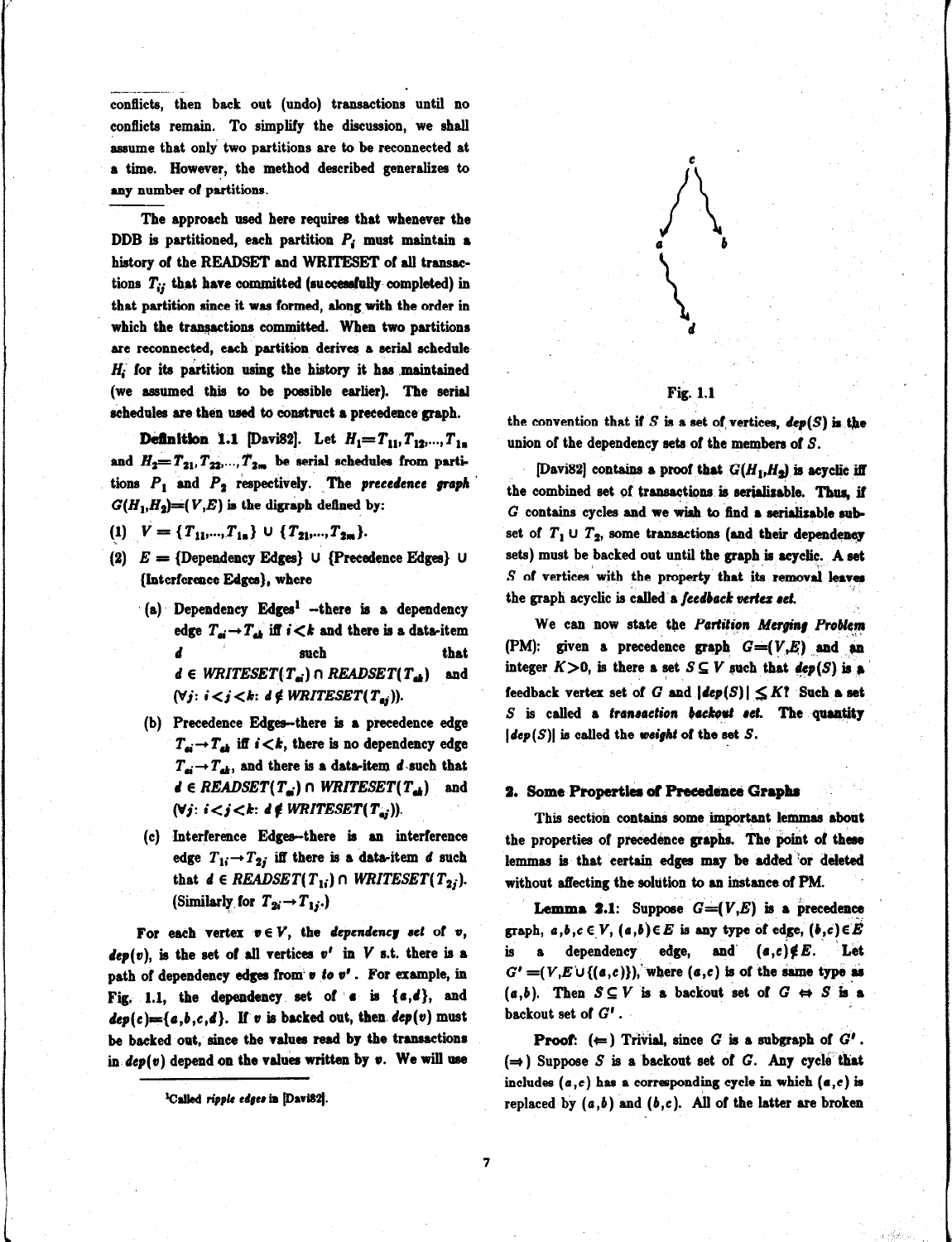by S. This could be done by removing  $a, b, c$ , or some other nodes on the cycles involving  $(a,b)$  and  $(b,c)$ . However, any of those removals will also break all cycles involving  $(a, c)$ . Thus, S must be a backout set of  $G'$ . 0

One useful consequence of this lemma is that an interference edge need only be drawn from a transaction  $T$  to the first transaction in the other partition that writes any item read by  $T$ . This simplifies constructing precedence graphs.

Employing the above lemma will never increase the number of strongly-connected components in the graph. In particular, individual nodes will never become disconnected. The next lemmas illustrate that in some cases, edges can be removed in such a way that the number of components may increase..

**Lemma 2.2:** Let  $G=(V, E)$  be a precedence graph, where  $(a,b) \in E$  and  $(b,a) \in E$  are interference edges,  $c \in dep(a), d \in dep(b), (c,d) \in E$ , and  $(c,d) \neq (a,b)$ . Then  $S \subseteq V$  is a backout set of  $G \leftrightarrow S$  is a backout set of  $G' = (V,E-(c,d))$ .

**Proof:**  $(\Rightarrow)$  Trivial, since  $G'$  is a subgraph of  $G$ .  $(\Leftarrow)$  Suppose S is a backout set of G' but not of G. Any cycle not broken in  $G$  must include  $(c,d)$ , since all other edges of  $G$  are in  $G'$ . But the 2-cycle<sup>2</sup> involving a and  $b$  is in  $G<sup>t</sup>$  and can only be broken by deleting  $a$  or b. Deleting either of these will result in removing  $(c, d)$ , so that edge cannot be involved in a cycle in  $G$ , a contradiction. Hence, S must be a backout set of G.  $\Box$ 

**Lemma 2.3:** Let  $G=(V,E)$  be a precedence graph, where  $(a,b)\in E$  and  $(c,b)\in E$  are interference edges,  $c \in dep(a), c \neq b$ . Suppose that all cycles involving  $(c,b)$ pass through  $a$ . Then  $S \subseteq V$  is a backout set of  $G \Leftrightarrow S$ is a backout set of  $G' = (V, E - \{(c, b)\})$ .

**Proof:**  $(\Rightarrow)$  Trivial, since  $G'$  is a subgraph of  $G$ .  $(\Leftarrow)$  Suppose that S is a backout set of  $G'$ . Note that every cycle C involving  $(c, b)$  has a corresponding cycle in which the section of C from  $a$  to  $c$  and  $(c, b)$  is replaced by  $(a, b)$ . This latter cycle is broken by S. This could be done by removing  $a, b$ , or some other transaction on the path from  $b$  to  $a$ ; however, any of these removals will also break  $C. \Box$ 

One easy method of constructing an equivalent precedence graph is to remove all edges (and thus vertices)

that do not lie on a cycle. This can be done by finding the strongly connected components of the graph and deleting all edges that do not connect members of the same component. This requires node weights (if needed) to be stored at the nodes, as there would not necessarily be any way to compute the weights from the reduced graph.

#### 3. The Complexity of Partition Merging

This section contains several theoretical results about the partition merging problem. The first is

Theorem 8.1: The partition merging problem is NP-complete.<sup>3</sup>

Proof. We will show that an instance of the feedback vertex set problem (does an arbitrary digraph G have a feedback vertex set of size  $\langle K$ ?) is polynomially transformable to an instance of the partition merging problem. (For a proof that the feedback vertex set prob lem is NP-complete, see e.g. [AHU74].) Let  $G=(V,E)$  be an arbitrary directed graph. It 'is obvious that we can determine in polynomial time if some set  $S \subseteq V$  is a transaction backout set of G. We will show how to construct in polynomial time a graph  $G' = (V', E')$  such that  $G'$ is a precedence graph with a transaction backout set of weight  $\leq K$  iff G has a feedback vertex set of size  $\leq K$ .

Define  $G'$  as follows: let  $V'$  $V \cup \{v_{ab}: (a,b) \in E\},$  and  $E' = \{(a,v_{ab}), (v_{ab},b): (a,b) \in E\}$ . That is, replace each edge  $(a,b) \in E$  by two edges,  $(a,v_{ab})$  and  $(v_{ab},b)$ . (See Fig. 3.1.)

Let  $T_1=V$  and  $T_2=(V'-V)$ , with  $H_1$  and  $H_2$  arbitrary orderings of  $T_1$  and  $T_2$ . Let  $E'$  consist solely of interference edges. Then  $G'$  is a precedence graph, and  $(\forall v \in V' : dep(v)=\{v\}).$ 

Note that the cycles of  $G$  and  $G'$  are in a 1-to-1 correspondence. Clearly, any feedback vertex set  $S$  of  $G$ is a feedback vertex set (and thus a transaction baekout set) of  $G'$ , and since each  $v \in V'$  has a dependency set consisting only of itself,  $|S| \leq K$  iff weight(S) $\leq K$ .

Now suppose that  $S$  is a transaction backout set of  $G'$ . Then there is a transaction backout set that is no larger than  $S$  and contains only members of  $V$ . To see this, notice that if there were some  $v \in S$  with  $v=v_{ab}$ , we

 ${}^{2}$ A k-cycle is a cycle of length k.

<sup>&</sup>lt;sup>3</sup>[Davi82] contains a similar, independently developed, proof.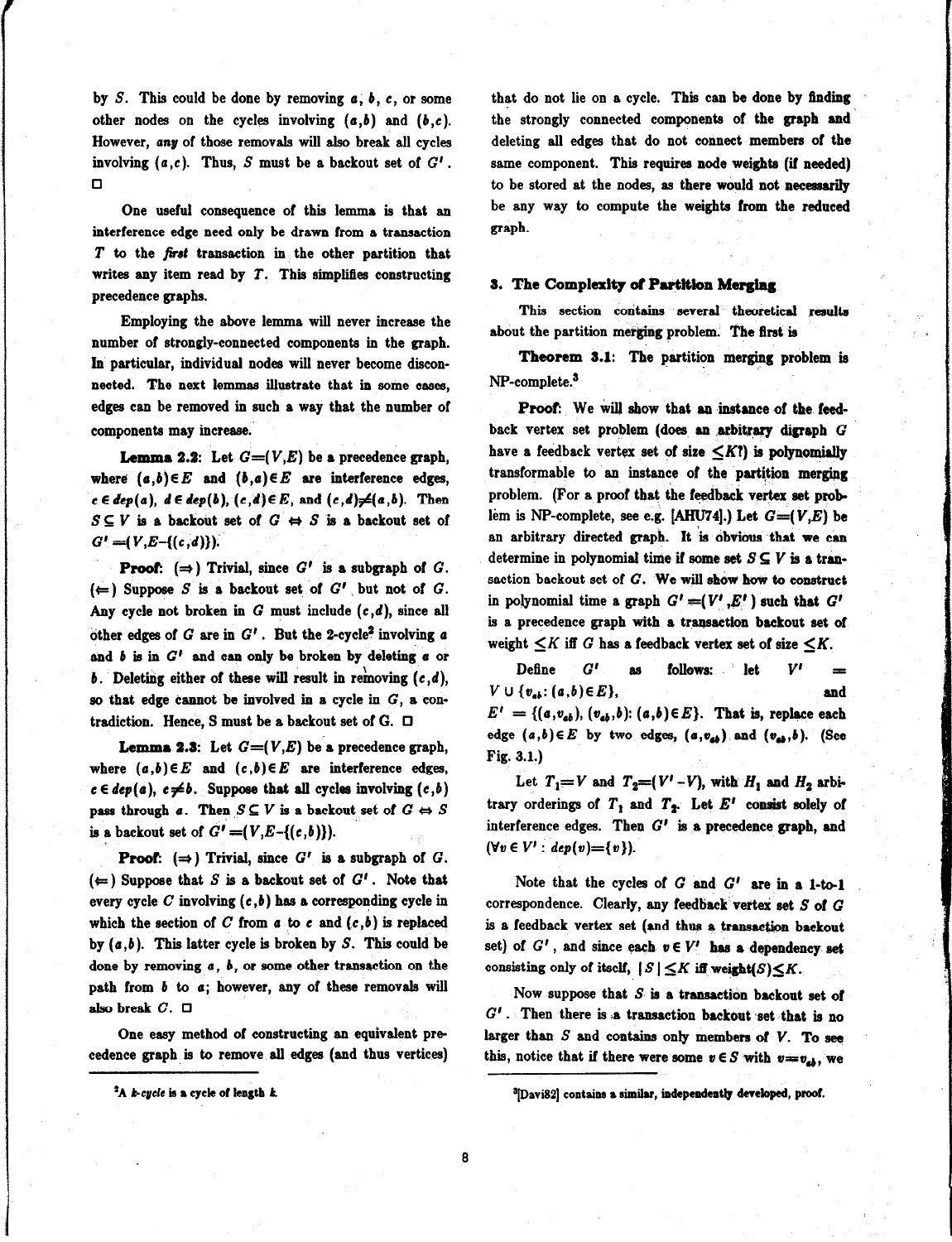

Rig. 3.1

could replace it in  $S$  by  $b$ , since any cycle that includes  $v_{ab}$  must include b. Call S' the set derived from S by doing all such replacements. Since  $(\forall v \in V': dep(v)=\{v\}), |S'|\leq K$  and  $S'$  is a feedback vertex set of  $G$ .  $\square$ 

This proof holds only if the number of items in the database is unbounded, since the number of items needed is of the order of the number of edges in the graph  $G$ . If the number of items is a constant, the problem can be solved in polynomial time.<sup>4</sup> [WrSk83]. However, it seems likely that in those environments for which the optimistic protocol is suited, the number of data' items will be much larger than the number of transactions.

In a real database system, one partition might be "privileged" in that its transactions would never be backed out. This restriction does not help, however; since the construction used in the previous proof only removes nodes from one partition, we can conclude

Corollary 3.1: The partition merging problem with one partition ineligible for backout is NP-complete.

Even if a problem is NP-complete, it may have sub problems that can be solved in polynomial time. [Davi82] contains one such example:

**Theorem 3.2:** Let  $G=(V,E)$  be a precedence graph for two partitions such that all edges are either dependency edges or are interference edges that lie on 2cycles. Then a solution to PM can be found in polynomial time.  $\Box$ 

Davidson's proof actually allows a more general conclusion. Suppose  $P \subseteq E$  be the set of precedence edges in E. Then any  $S \subseteq E$  is a backout set for G iff it is a

backout set for  $G' = (V, E-P)$ . To see this, suppose S is a backout set of  $G'$ . Then it must break all 2-cycles in  $G'$  (all of which are also in  $G$ ). The only way to do this is to remove one or both vertices lying on each Z-cycle. This has the effect of removing all interference edges in  $G'$  (hence  $G$ ). Since a graph with no interference edges can have no cycles,  $S$  is a backout set of  $G$ .

The above theorem is particularly useful since, for most environments, we would expect that very few cycles will be left after all 2-cycles are broken.

Unfortunately, Theorem 9.2 does not extend to more than 2 partitions.<sup>5</sup> We will show this using a restricted form of the problem "does  $G$  have a vertex cover" of size  $\langle K?'' \rangle$  (VC), which is NP-complete, even for cubic planar  $\sim$  ,  $\sim$ graphs<sup>7</sup> [GaJo79]. We will first show that a restricted version of VC' on 'cubic planar graphs is NP-complete. Next, we will show how to convert an instance of this problem to an instance of PM that has only three partitions and all interference edges lying on Zcycles.

Lemma 3.3: The vertex cover: problem is NPcomplete for cubic planar graphs that do not have  $K_4$  as a component.

Proof: Let G be a cubic planar graph. We can easily find the  $K_4$  components of  $G$  in polynomial time. (They are simply those components containing exactly 4 vertices.) Assume that there are m such components, and let  $G'$  be the subgraph of  $G$  formed by deleting all those components. Since  $K_4$  has a vertex cover consisting of any 3 of its vertices,  $G'$  has a vertex cover of size  $K$ ;iff G has a cover of size  $K+3m$ .  $\Box$ 

Lemma 3.4: Every cubie planar graph  $G=(V,E)$ that does not have  $K_4$  as a component can be 3-colored in polynomial time.

> I' '

# Proof: see [Lova75].

Theorem 3.5: PM is NP-complete for precedence graphs of 3 or more partitions even if all interference edges lie on 2-cycles.  $\ddot{\phantom{0}}$ 

1

Result due to M. Krentel of Cornell University.

<sup>&</sup>lt;sup>5</sup>It also does not extend to precedence graphs that contain no 2cycles and all of whose edges lie on 3-cycles [WFS183].

 ${}^6A$  subset  $S$  of  $V$  such that every edge in  $E$  is incident on some member of S.

<sup>&</sup>lt;sup>7</sup>A graph is cubic if all of its vertices have degree 3.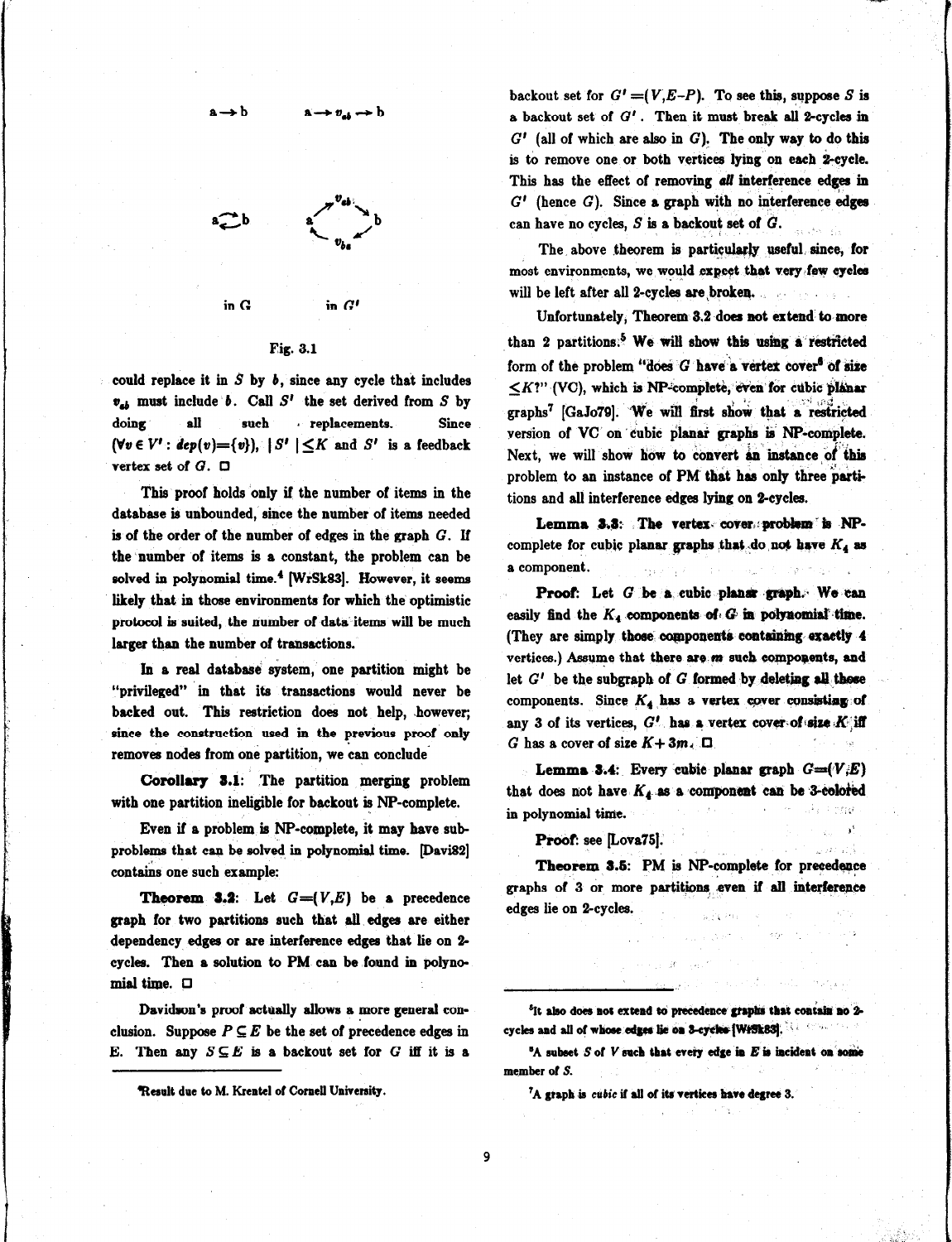**Proof:** Let  $G=(V,E)$  be a cubic planar graph that does not contain  $K_4$ . We will construct in polynomial time a precedence graph  $G' = (V, E')$  for 3 partitions with the property that G has a vertex cover of size  $\leq K$ iff  $G'$  has a backout set of size  $\leq K$ . Define  $G'$  as follows: replace each edge  ${a,b}$   $\in E$  in G with two directed edges  $(a,b)$  and  $(b,a)$  in  $E'$ . Let each edge in  $E'$  be an interference edge. Construct a 3-coloring for G, and use the colors as names for the partitions in  $G'$ . Then there will be no interference edges connecting two members of the same partition. Suppose  $S \subseteq V$  is a vertex cover of  $G$  but not a backout set of  $G'$ . But every edge in  $G$  (hence  $G'$ ) is incident on a member of  $S$  and hence no cycle can exist. Contrariwise, suppose  $S \subseteq V$  is a backout set of  $G'$ . In particular, this means that all 2-cycles of  $G'$  are broken by S. But every edge in  $G'$  is on a 2-cycle (corresponding to an edge in  $G$ ) and hence S must be a vertex cover of  $G$ .  $\Box$ 

## 4. Simulation of Backout Strategies

The fact that a problem is NP-complete does not mean that instances of it difficult to solve, only that they may be difficult to solve optimally. For the optimistic protocol. to be of practical. importance, however, efficient heuristics that usually give good results must be found.

For some NP-complete problems, efficient polynomial-time heuristics with good worst-case error bounds have been found. (Examples can be found in [GaJo79J, Chapter 6; errors are measured ss the relative size of the solution found by the heuristic to the actual minimum.) For PM, straightforward methods such as iteratively backing out the transaction of Iowest weight until the graph is acyclic have worst-case errors of  $O(n)$ for a graph of n nodes. In fact, even the best of the known heuristics has an error bound of  $O(n/log(n))$ (WrSk33J, which is too large to be of any practical significance. Thus, the decision was made to restrict attention to fast heuristics with  $O(n)$  possible error to see if their performance was adequate.

To gain understanding of heuristic solutions, and to compare the relative performance of different solutions, computer simulation of random transactions in a Z partition DDB,was used. (This approach was also taken in [Davi82], which contains independent results of simulating several strategies on 2-partition DDBs. The results below reflect a more extensive set of observations.) Details on the simulation are contained in the Appendix.

# 4.1. Using Reduced- Grapha

One important simulation goal was to discover what effect the use of reduced graphs would have on the backout rates of various heuristics. It seemed possible that the graph reductions might either cause improvement (by eliminating spurious nodes from consideration) or degradation (by eliminating significant nodes from consideration). In practice, neither of these occurred: results with extensive reduction (making full use of the graph reduction lemmas) and simple reduction (stronglyconnected component construction only) had no significant differences between them.

Although reduction does not cause major- improve ments in backout rates, it has other merits, as the running time of some heuristics can be significantly improved by applying them to reduced graphs. Davidson's method for optimally breaking 2-cycles has time complexity  $O(n^3)$  for an n-vertex graph. The advantages of reduction here are obvious. $^8$  In addition, construction of precedence graphs was simplified by Lemma 2.1. since interference edges need only be drawn to the first node that writes a given item.

A number of simulation runs were made to estimate the amount of compression that reduction can give. The results were very encouraging; even under high-backout conditions (backout rates around 30%), the number of nodes in the graph was typically reduced by more than 49%. Under low-backout conditions (ratea, of 49% or less), the number was reduced far more; 90% was typical. About  $3/4$  of the compression can be attributed to strongly-connected component construction, with the rest due to redundant interference edge elimination. .i,

Preliminary simulation results suggested that some heuristics would perform better if they were restricted to backing out transactions in only one partition. Since restriction is not symmetric (restriction to one partition does not necessarily give the same results as restriction to the other), the problem is then to pick the better 'partition. Graph reduction provides a partial solution: even if the size of each partition is initially the same, in general the sizes differ after reduction. The smaller partition can then be used by heuristics that only consider one partition.

<sup>&</sup>lt;sup>8</sup>Some restrictions on reduction would be necessary in this car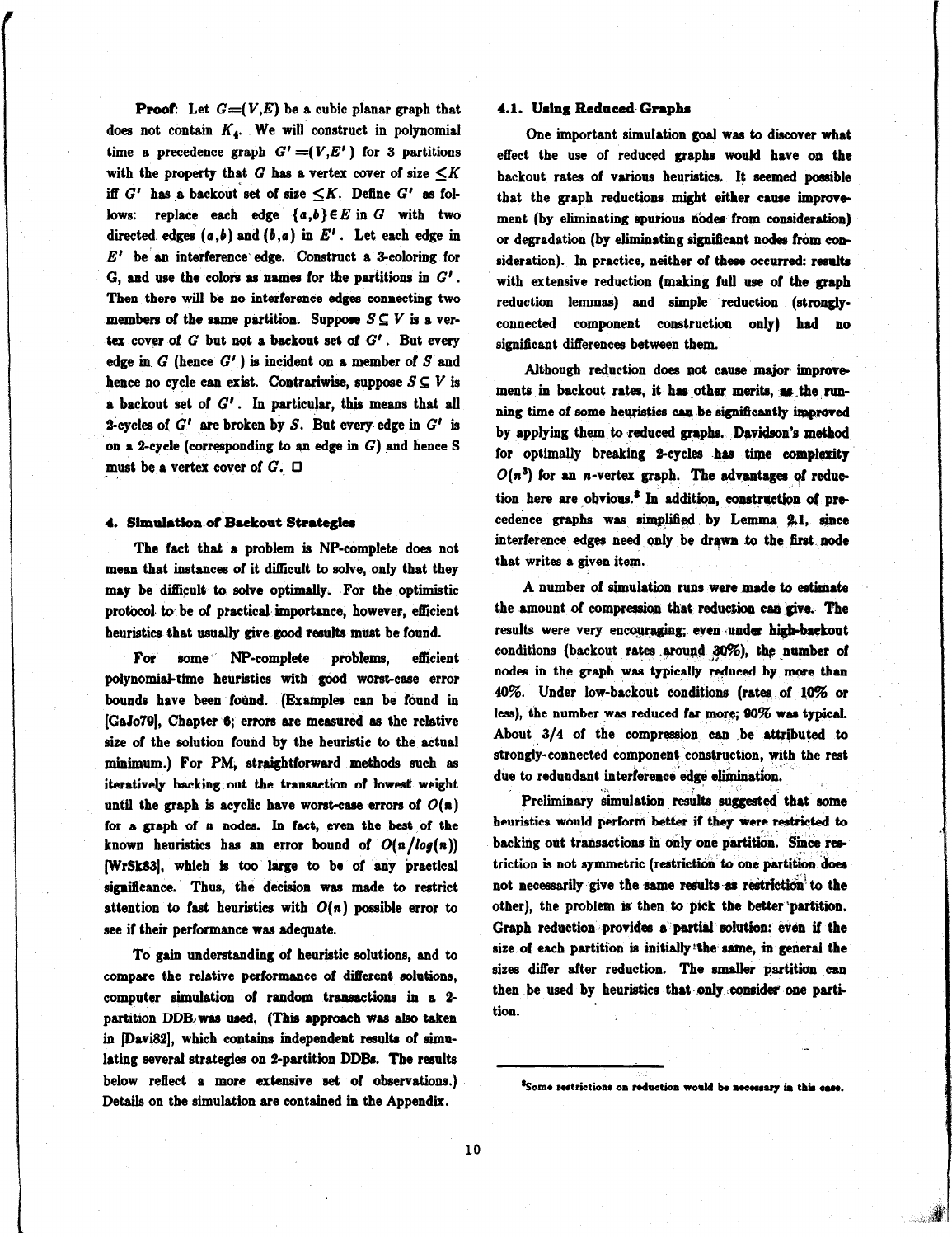The amount of improvement given by this modification over the original strategies varied depending on the backout rate. When the rate was low  $(< 5\%)$ , diflerencea were insignificant. However, as the rate rose, the modiied strategies began to gsin; a typical example had the backout rate dropping from  $28\%$  to  $24\%$ <sup>9</sup>, an improvement of  $14\%$ . This is particularly significant because the improvement is greater than the differences between the individual strategies, which were generally less than 5%.

Unfortunately, relative partition sire is only a guide. If the partitions were approximately the same size after reduction, applying the heuristics to the larger partition sometimes gave better resulta. In casea like this, trying the heuristics on both partitions and taking the better result improved performance by about 10% in highbackout situations.

# 4.2. Parameter Sensitivity

A change in some simulation parameters affects the output more than a change in others. The parameters for this simulation were:

- (1) N1, N2 number of transactions in partition 1 and 2, respectively
- (2)  $M$  data-items in the database
- (3)  $I$  average no. of data-items referenced by a transaction
- (4) RO average percentage of read-only transactions
- $(5)$   $U$  average percentage of data-items updated in each non-read-only transaction

The simulations provided the following 'results. (The Appendix contains graphs illustrating some of these.)

- o Holding the ratio  $(N1+N2)/M$  constant and all other parameters fixed (including the ratio  $N1/N2$ ) gives a constant backout rate, ss was expected.
- o The backout rate is sensitive to changes in  $RO$ throughout its range (see Appendix).
- $o$  Changes in  $U$  cause approximately linear change in the backout rate from  $U=0\%$  to about  $U=50\%$ ; thereafter, change increases the rate only slightly (see Appendix).
- o The backout rate is inversely proportional to M for rates below about 30%.
- The probability distribution of data-item references has a relatively small on the backout rate. Even an 80/20 distribution (20% of the items referenced  $80\%$ of the time) increases the backout rate by only a few percentage points over a uniform distribution. Thus, the use of a uniform distribution by the simulations is reasonable.
- o If WRITESETs between partitions do not overlap, backout rates drop dramatically (see Appendix).

#### 4.3. Using Optimistic Commit

For optimistic commit to be worthwhile in a DDB, the costs of the protocol must be outweighed by the costs of delaying transactions. We can express this relationship for *n* transactions as follows:

 $D\frac{n}{2}$  >  $A(n) + (B + C)b(n)n$ , where

- $A(n)$  is the cost of running the backout selection algorithm
- $B$  is the average cost of backing out a transaction (may include a penalty cost)
- $C$  is the average cost of re-executing a transaction
- $D$  is the average cost of delaying a transaction
- $b(n)$  is the fraction of transactions backed out

The  $\frac{n}{2}$  term on the left side of the inequality reflects that an ordinary DDB, when partitioned, would typically be able to run about half of the transactions submitted (using voting or some other method). In the strategies used in our simulations,  $A(n)=An$ . In this case, we can rearrange this equation to  $\frac{D-2A}{2(B+C)} > b(n)$ . For values of  $n$  satisfying this inequality, it will be advantageous to use optimistic commit. Most of the parameters involved should be fairly easy to estimate for a given database system.

<sup>&</sup>lt;sup>9</sup>In this and most other cases, the number of simulation samples was 100 to 150, which was sufficient to make the 95% confidence intervals on the backout rates less than one percentage point.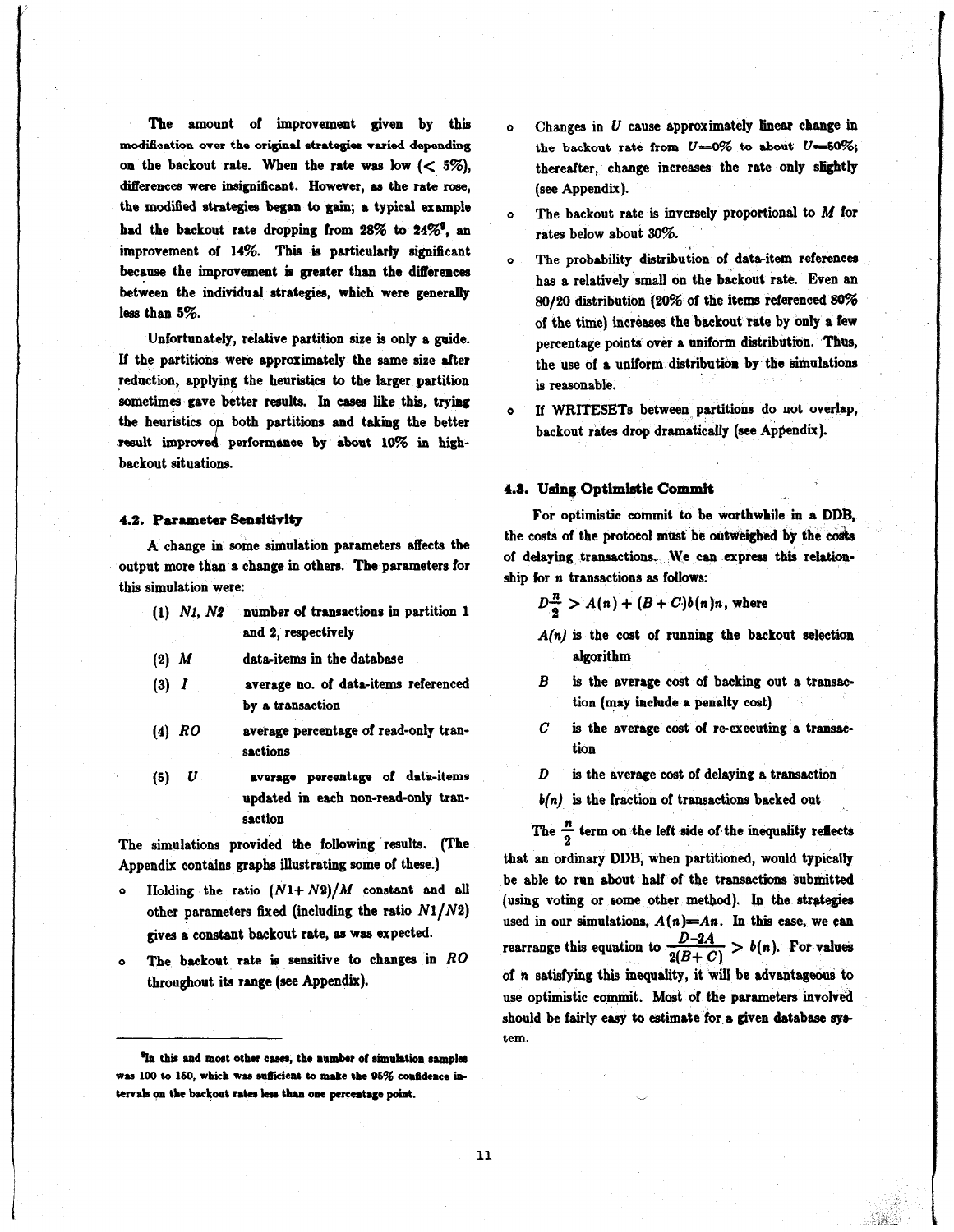#### 4.4. A Probabilistic Model

In this section we develop a probabilistic model that can be used to estimate the backout rate of a set of transactions as a function of the parameters used by the computer simulation. We consider two types of conflict  $-2$ cycles caused by write-write interference and direct dependency effects of those 2-cycles - and estimate the number of nodes removed due to both types.<sup>10</sup>

First, we estimate  $NTC$ , the number of nodes in one partition that are in 2-cycles. (We will consider  $P1$  for purposes of exposition. In addition, we will use  $RO$  and  $U$  as fractions rather than percentages in order to simplify the formulas.) Only an update transaction, of which there are  $N1(1-RO)=NRW$ , can be involved in a 2-cycle. The average number of items updated by such a transaetion is  $I \ast U$ . As long as the total number of update references by transactions in P2,  $N2*I*(1-RO)*U = NUP$ , is  $\ll M$ , we can use NUP as the number of items updated in  $P2$ . Then for an update transaction  $T$  in  $PI$ , the probability that a given item  $T$  writes is not written in . .  $\left(\frac{m-1}{M}\right)$ , and the probability that no item T writes is written in P2 is  $\left[\frac{3\pi-10.24}{16}\right]$ . Thus, the probability that some item written by  $T$  is also written in P2 (i.e. that T is in a 2-cycle) is  $1 - \left(\frac{M - NUP}{M}\right)^{1+U} = PTC$ . The expected number of transactions in  $PI$  involved in 2-cycles is simply  $PTC*NR W = NTC$ . 4.5, Comparison with Simulation

Second, we estimate NRD, the number of nodes The probabilistic model was compared with a wide backed out because they are dependency children of variety of simulation runs in order to determine the nodes in NTC. The relevant nodes are those that are not agreement between the two. Agreement was excellent, involved in 2-cycles, but have dependency parents that generally within 10%. Since the differences in practice are. Let  $XTC$  be the number of nodes not involved in would be affected at least as much by factors such as the 2-cycles, i.e.  $N1-NTC$ . The probability that a node in variance of the transaction size, this is quite satisfactory. P1 is not involved in a 2-cycle is  $\frac{XTC}{M}$ . Only update transactions can have dependency descendants or be involved in 2-cycles, and the expeeted number of update transactions preceding  $T_b$ , the kth node in the serial schedule for  $PI$ , is  $(k-1)(1-RO)$ . The probability that a given predecessor of  $T_k$  is both in a 2-cycle and a dependency parent of  $T_k$  is  $\frac{NTC}{NI} \left( 1 - \left( \frac{M-I}{M} \right)^{1} \right)$ , so the proba-

bility that a predecessor is either not in a 2-cycle or not a dependency parent of  $T_k$  is  $1-\frac{NTC}{NI}\left(1-\left(\frac{M-I}{M}\right)^{1+U}\right)$ , and the probability that all predecessors are either not in a 2cycle or not dependency parents of  $T<sub>k</sub>$  is  $\left|1-\frac{2\cdot\frac{2\cdot\frac{2\cdot\frac{2\cdot\cdot}{2\cdot\cdot}}{2\cdot\frac{2\cdot\cdot}{2\cdot\cdot}}-1}{\frac{2\cdot\frac{2\cdot\cdot}{2\cdot\cdot}}{2\cdot\frac{2\cdot\cdot}{2\cdot\cdot}}-1}\right|$  . The probability that  $T<sub>b</sub>$  is counted in Ni (\*)  $1 - \left(1 - \frac{NTC}{NI}\left(1 - \left(\frac{M-I}{M}\right)^{I+U}\right)\right)^{(k-1)(1-RO)}$ 

In order to find the expected number of nodes removed strictly due to dependency effects, we must sum (\*) from  $k=1$  to  $k=N1$  and multiply by the expected fraction of non-2-cycle nodes  $(XTC/NI)$ . First, we define  $\alpha = \left(1 - \frac{NTC}{NI} \left(1 - \left(\frac{M-I}{M}\right)^{AND}\right)\right)^{(1-RO)}$  Then the expected number of nodes removed due to dependency effects is  $\frac{XTC}{NI} \sum_{k=1}^{NI} 1-\alpha^{k-1}$ , or  $\frac{XTC}{NI} \left(NI - \sum_{k=1}^{NI} \alpha^{k-1}\right)$ . As long as the problem is non-trivial (i.e.  $U > 0$ ,  $RO < 100\%$ , etc.)  $0<\alpha<1$ , and we can use the identity  $\sum \alpha^{k-1} = \frac{1}{\alpha-1}$  to  $\overline{a}$  1-a rewrite the summation as  $\left(\frac{XTC}{N1}\right)\left(N1-\frac{1-\alpha^{N1}}{1-\alpha}\right)=NRD$ , making the total number of nodes backed out  $NTC+ NRD.$ 

## 5. Discussion

The significant results of this paper are

- (1) New techniques allowing significant reduction in the size of precedence graphs..
- (2) New complexity results, particularly the case of multiple partitions in which all interference edges lie on 2-cycles.
- (3) Improvements in heuristics and analysis of the impact that reduction has on heuristic performance.

<sup>&</sup>lt;sup>10</sup>[Davi82] considers the same effects, but using a much more restricted model. A more detailed model is contained in [WrSk83].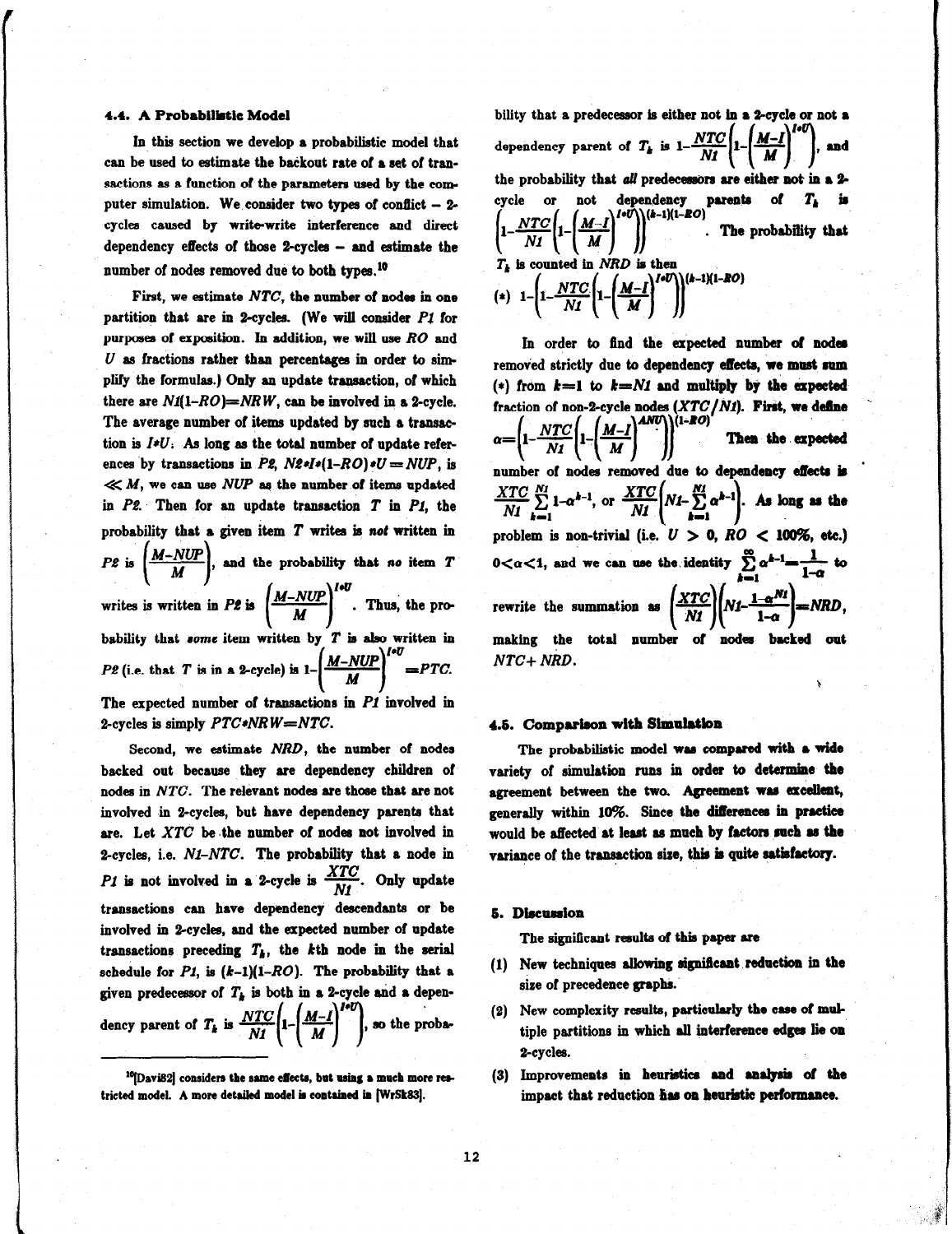The graph reduction results are important for several reasons. First, they simplify construction of the pre cedence graph, since interference edges need only run to the first node that writes a given item, not to all of them. This reduces the memory needed to construct the graph, since the graph-construction program needs only a table of "first writes," not a list of all writes. Second, they make the graph smaller. Third, their use does not degrade the performance of the heuristics studied in this paper. Fourth, and perhaps most important, restricting heuristics to one partition only and using the smaller partition after reduction can improve the backout rate of the heuristics studied.

#### 6. Acknowledgementa

I am particularly grateful to Dale Skeen for his many valuable contributions to this work. I would also like to thank M. Krentel, J. Gilbert, and B. Aspvall for their helpful advice, and K. Birman for reading an earlier version of this paper. Several useful suggestions were also made by the referees. This work is supported in part by NSF Grant MCS-8103605.

## 7. References

- [AHU74] Aho, A.V., J.E. Hopcroft, and J.D. Ullman, The Design and Analysis of Computer Algorithms, Addison-Wesley, 1974.
- [Davis21 Davidson, S., "An Optimistic Protocol for Partitioned Distributed Database Systems", PhD Thesis, Princeton University, Dept. of EECS, 1982.
- [Giff79] Gifford, D.K., "Weighted Voting for Replicated Data", 7th Symposium on Operating System Principles, Dec. 1979, pp.150-162.
- (GaJo?Q] Garey, M.R., and D.S. Johnson, Computers and Intractability, W.H. Freeman  $\&$  Co., 1979.
- [Lova75] Lovasz, L., "Three Short Proofs in Graph Theory", J. Combinatorial Theory B, 19, lll-113.
- [Thom78] Thomas, R.H., "A Solution to the Concurrency Control Problem for Multiple Copy Databases," IEEE Compcon, Spring 1978, pp.56-62.
- [WrSk83] Wright, D.D., and Skeen, D. "Managing Partitioned Databases," Technical Report TR 83- 547, Dept. of Computer Science, Cornell University, March 1983.

#### Appendix

This section discusses some details of the simulation and provides sample graphs that show the sensitivity of the simulation output to changes in the parameters. For a more complete discussion, see [WrSk83].

The simulations used pseudo-randomly generated transactions with the parameters defined earlier. Dataitem references were uniformly distributed over the date base in the simulation.' Update-set sizes had a binomial distribution and transaction sizes were exponentially distributed.

A wide variety of strategies were used in the simulations, but two emerged ss preferable. Both were originally described in [Davi82]. They are:

- (a) Davidson strategy  $#2$ . Iteratively break all 2-cycles by removing the node with lower weight.
- (b) Davidson strategy  $#3$ . Break all 2-cycles by removing the node in partition 1. (As described in an earlier section, the performance of this heuristic can be improved by applying it to the smaller partition.)

If the precedence graph was not acyclic after all 2-cycles had been broken, a minimum-weight node removal strategy was used to finish the job.

All other strategies considered had performance essentially similar to Davidson #3, although they were slightly inferior to it. While Davidson #3 did not always give the best performance, it was typically as good or better than any of these other strategies on a given example.

The Davidson #2 strategy was distinctly different. It had better performance under low-backout conditions, but was worse under high-backout conditions. The point at which it became worse varied, but was usually around a backout rate of 1520%. Since optimistic commit probably would be used under low-backout conditions, this strategy would be the one of choice. (There remains the possibility of using Davidson's optimal 2-cycle breaking algorithm. However, since this has time complexity  $O(n^3)$ , it would be infeasible for large values of n. A faster approach would be to try several heuristics and use the best result.)

<sup>&#</sup>x27;Except in experiments measuring the eRecta of changing this distribution.